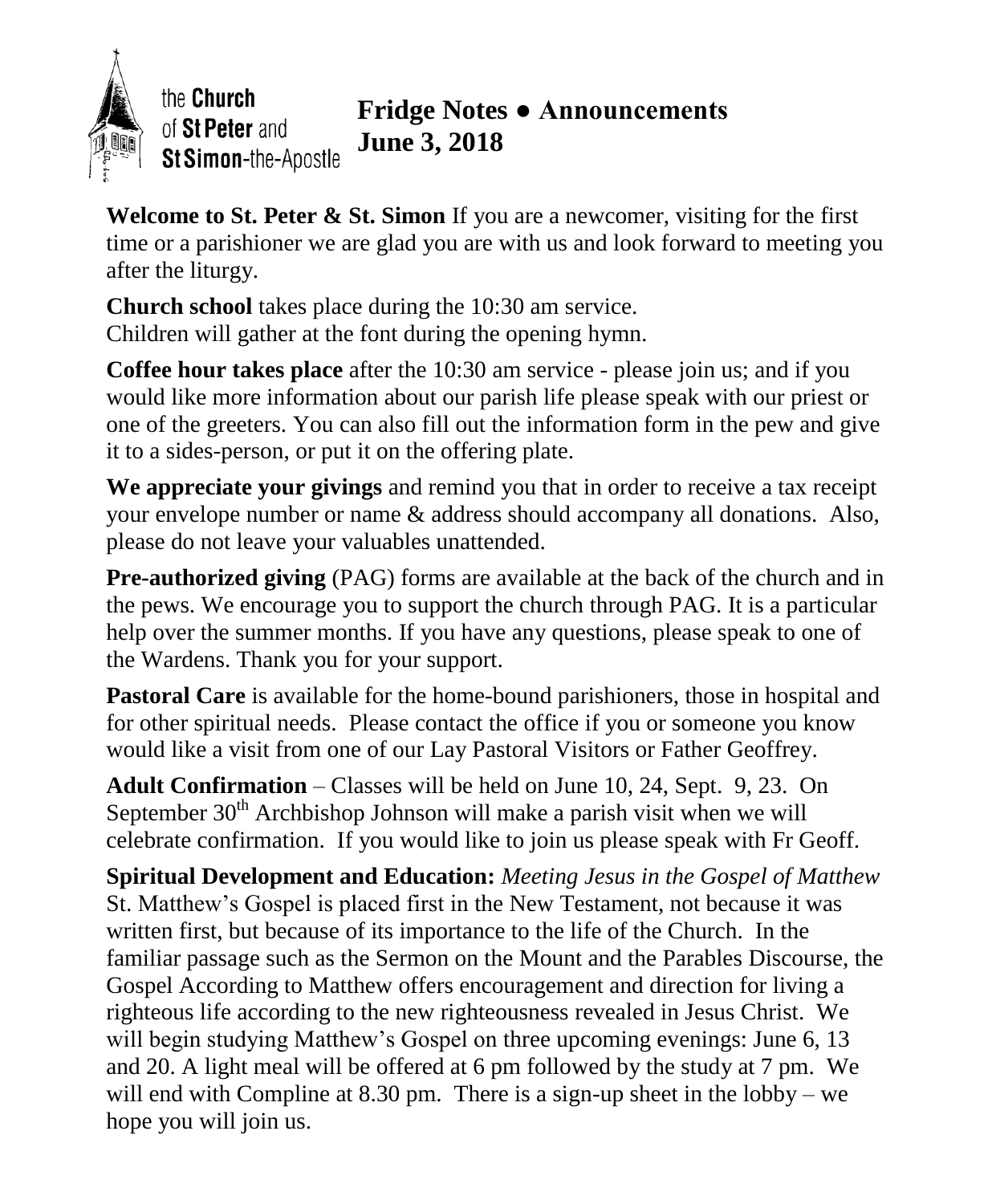**THIS WEEK AT ST. PETER & ST. SIMON Tuesday, June 5:** 7 pm Wine & Cheese Reception **Wednesday, June 6:** Feria 11 am – Holy Eucharist with Anointing for Healing (in the Chapel) **Sunday, June 10:** The Third Sunday after Pentecost 8:30 am Holy Eucharist celebrated from The *BCP* 10:30 am Choral Matins 12 noon Holy Land Trip Presentation *Readings: 1 Samuel 8.4–11, (12–15), 16–20, (11.14–15) / 2 Corinthians 4.13—5.1 / Mark 3.20–35* **Wednesday, June 13:** 7 pm Opportunities Committee Meeting **Sunday, June 17:** Parish BBQ **Sunday, June 24:** The Birth of St. John the Baptist **Sunday, July 22:** The Feast of St. Mary Magdalene **The Last Tuesday of the Month:** 6 pm Candlelight Evening Prayer Service

## **A Word from the Rector**

- **Today** we are delighted to welcome Sileen Phillips as our new Coordinator of Family Ministries here at St Peter and St Simon-the-Apostle. Sileen has extensive experience working with children and youth, designing and implementing Sunday School curriculum and helping young people grow in their faith. As well as being employed at Revenue Canada, Sileen is pursuing theological education on a part-time basis. She has studied at Thorneloe University in Sudbury and is currently a student in the Master of Divinity programme at Wycliffe College. We look Church School will run though the summer.
- Episcopal Election: On Saturday, June 9<sup>th</sup> members of Synod will gather to elect a Co-adjutor Bishop who will succeed Archbishop Johnson when he retires at the end of 2018. Please pray for the nominees – Jenny Andison, Andrew Asbil, David Harrison, Victoria Matthews, Kevin Robertson, Risylla Walsh-Shaw – that the Holy Spirit will guide us to discern God's will for the future of this diocese.

*Guide, we pray Almighty God, by the light of the Holy Spirit, the counsels of the Bishops, Clergy and Laity who will gather this week for the electoral Synod; that the Church may dwell in peace and fulfil the mind of him who loved it, and gave himself for it, our Saviour, Jesus Christ. Amen.*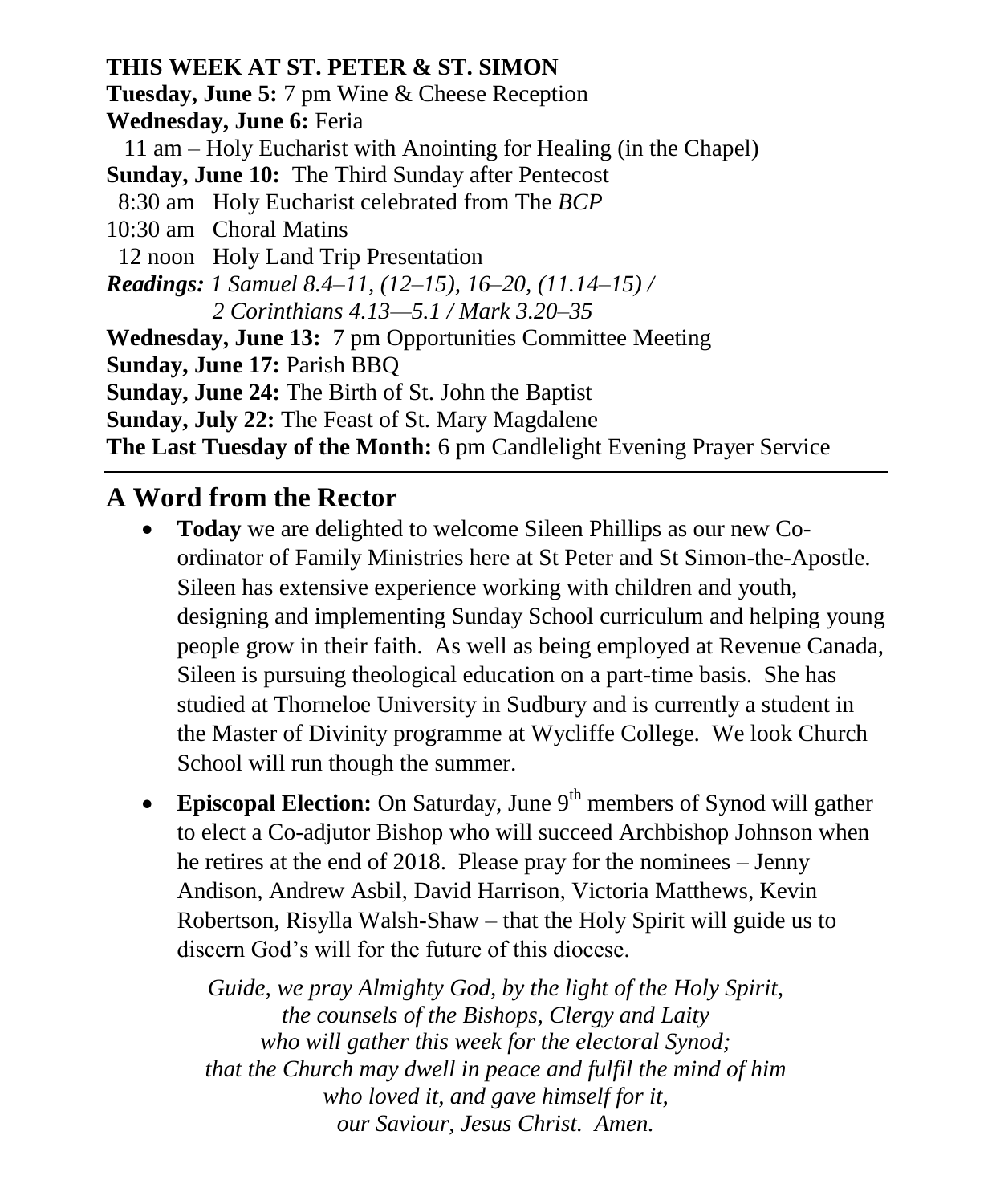## **A word from the Stewardship Committee…….**

Our parish has adopted a stewardship program known as *Growing Healthy Stewards.* This program was developed to help us grow and strengthen our community. It is centered on parishioners giving of their time, talent and treasure - all in support of our church ministry

A Growing Healthy Stewards Committee has been established and is starting to implement this program.

In the coming weeks and months you will be hearing from the committee as a number of events are planned. They include: a volunteer recognition event, a Ministry Fair, and events and communications around our forthcoming Joyful Giving campaign.

The committee will be providing you with information on how you can become involved and be a participant in the *Growing Healthy Stewards* program. In the meantime, here are some important things to consider *right now:*

- 1. God has blessed us abundantly, and we have the opportunity to give back to God and serve others in the name of Christ.
- 2. God's work here at SPSS is financially supported 100% by members of the parish
- 3. We offer beautiful worship, maintain our historic building and maintain and nurture our wonderful music program
- 4. Consider pre-authorized monthly giving (forms are available at the back of the church)
- 5. Consider setting up a monthly donation from you credit card through [www.canadahelps.org](http://www.canadahelps.org/)
- 6. Decide which ways you can contribute of your time and talent so that each and every one of us can become involved as stewards of this ministry and parish.

With your support we will all be able to advance the important goals that we set as a parish at our Vestry meeting.

If you would like to know more about this important work, you can contact the committee chair Moveta Nanton [moveta.nanton@gmail.com](mailto:moveta.nanton@gmail.com)